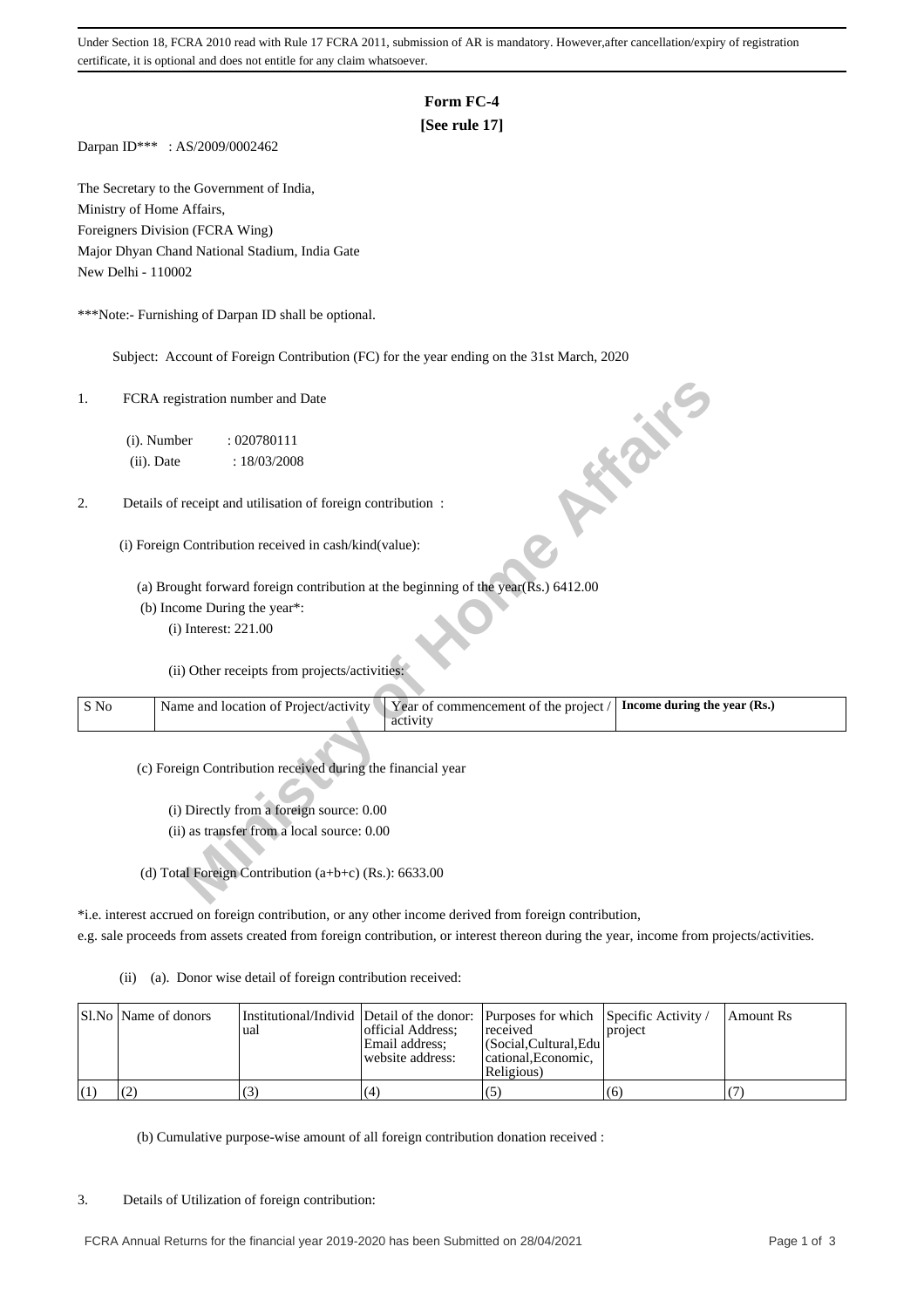Under Section 18, FCRA 2010 read with Rule 17 FCRA 2011, submission of AR is mandatory. However,after cancellation/expiry of registration certificate, it is optional and does not entitle for any claim whatsoever.

| SI. No. | Name of<br>project/acti ocation<br><b>V1tV</b> |     | Address/L Previous Balance |         | Receipt during the year Utilised |         |         |                    | Balance |         |
|---------|------------------------------------------------|-----|----------------------------|---------|----------------------------------|---------|---------|--------------------|---------|---------|
|         |                                                |     | 'In cash                   | In Kind | In cash                          | In Kind | In cash | In Kind            | In cash | In Kind |
| (1)     | (2)                                            | (3) | (4)                        | (5)     | (6)                              |         | (8)     | $\left( 0 \right)$ | (10)    | (11)    |

(a) Details of activities/projects for which foreign contribution has been received and utilised (in rupees)

(b) Details of utilisation of foreign contribution:

(i) Total Utilisation\*\* for projects as per aims and objectives of the association (Rs.):0.00

(ii) Total administrative expenses as provided in rule 5 of the Foreign Contribution

(Regulation) Rules, 2011 (Rs.) :0.00

\*\* It is affirmed that the utilisation of foreign contribution is not in contravention of the provisions contained in the Foreign Contribution(Regulation) Act, 2010 (42 of 2010) and more particularly in section 9 and section 12 of the Act which, inter-alia, states that the acceptance of foreign contribution is not likely to affect prejudicially

| Sl.<br>No. | Association<br>nar<br>1n<br>- OT<br>$A\cup$<br>ne<br>une<br>. IVI.<br>. | . )e<br>гтанг | urdose | n<br>ota<br>(1n<br>'RS.<br>. |
|------------|-------------------------------------------------------------------------|---------------|--------|------------------------------|
|            |                                                                         |               |        |                              |

|  | (d) FC transferred to other associations |  |  |
|--|------------------------------------------|--|--|
|  |                                          |  |  |

|         | It is arritmed that the utilisation of foreign contribution is not in contravention of the provisions contained in the Poreign                                                                                                                                                                                                                                                                                                         |         |         |                |  |  |  |
|---------|----------------------------------------------------------------------------------------------------------------------------------------------------------------------------------------------------------------------------------------------------------------------------------------------------------------------------------------------------------------------------------------------------------------------------------------|---------|---------|----------------|--|--|--|
|         | Contribution(Regulation) Act, 2010 (42 of 2010) and more particularly in section 9 and section 12 of the Act which, inter-alia, states that                                                                                                                                                                                                                                                                                            |         |         |                |  |  |  |
|         | the acceptance of foreign contribution is not likely to affect prejudicially                                                                                                                                                                                                                                                                                                                                                           |         |         |                |  |  |  |
|         | (A) the soverignty and integrity of india; or.<br>(B) the security, strategic, scientific or echnomic interest of the state; or<br>(C) the public interest; or<br>(D) freedom or fairness of election to any legistature; or<br>(E) friendly relations with any foreign state; or<br>(F) harmony between religious, racial, social, lingusitic or relgional groups, castes or communities.<br>(c) Total purchase of fresh assets (Rs.) |         |         |                |  |  |  |
| Sl. No. | Activity in the name of Association                                                                                                                                                                                                                                                                                                                                                                                                    | Details | Purpose | Total (in Rs.) |  |  |  |
|         | (d) FC transferred to other associations                                                                                                                                                                                                                                                                                                                                                                                               |         |         |                |  |  |  |
| Sl. No. | Name of the association                                                                                                                                                                                                                                                                                                                                                                                                                | Date    | Purpose | Amount         |  |  |  |
| (1)     | (2)                                                                                                                                                                                                                                                                                                                                                                                                                                    | (3)     | (4)     | (5)            |  |  |  |
| 4.      | (e) Total utilisation In the year $(Rs.)(b+c+d)$ 0.00<br>Details Of unutilised foreign contribution:                                                                                                                                                                                                                                                                                                                                   |         |         |                |  |  |  |

#### 4. Details Of unutilised foreign contribution:

(i) Total FC invested in term Deposits (Rs.):

| Sl. No. | Details                          | Total( in Rs.) |
|---------|----------------------------------|----------------|
| (i)     | Opening Balance of FD            | 0.00           |
| (ii)    | FD made during the year          | 0.00           |
| (iii)   | Less: realisation of previous FD | 0.00           |
|         | Closing balance of FD            | 0.00           |

(ii) Balance of unutilised foreign contribution, in cash/bank, at the end of the year(Rs):

(a) Cash in hand: 560.00

(b) in FC designated bank account: 6634.00

(c) in utilisation bank account(s): 0.00

5. Details of foreigners as Key functionary/working/associated: 0

6. Details of Land and Building remained unutilised for more than two year: FCRA Annual Returns for the financial year 2019-2020 has been Submitted on 28/04/2021 Page 2 of